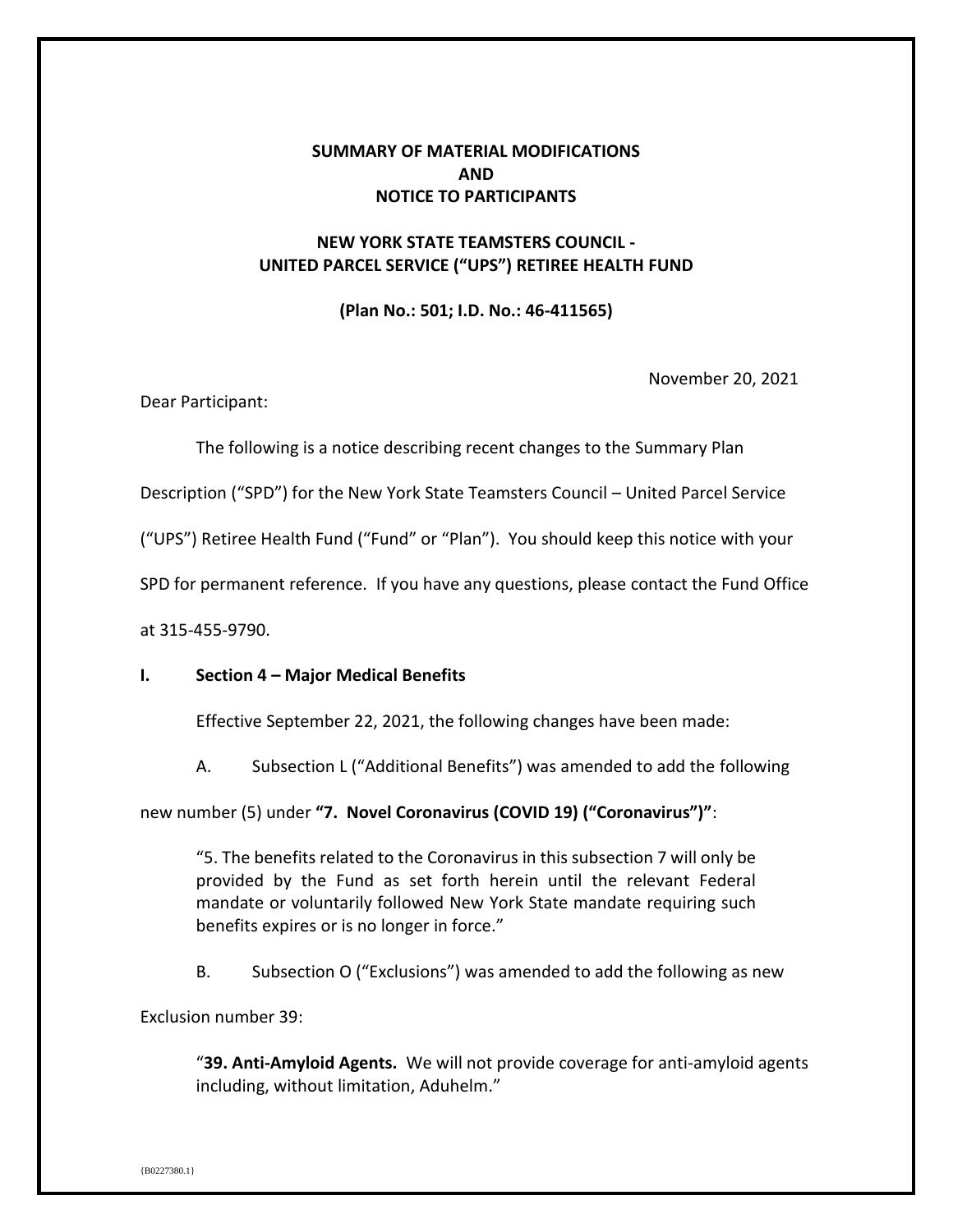### **II. Section 5 – Prescription Drug Benefits**

Effective January 1, 2022, the Fund is implementing a new specialty medication

co-pay assistance program (the "Program"). Your participation in the Program will make

eligible specialty medications available to you at no cost. You will be receiving

additional information about the Program from the Fund, Express Scripts, and

SaveOnSP. The following has been added to the SPD in Section 5, Subsection D to

replace "The ESI Special Care Pharmacy" in connection with this Program:

#### "**Specialty Medication Co-Pay Assistance Program**

Effective January 1, 2022, the Fund is implementing a specialty medication co-pay assistance program (the "Program"). Under the Program, certain specialty pharmacy drugs are considered non-essential health benefits under the Plan. The specialty drugs currently covered under the Program are set forth in the attached Schedule. $1$ 

Co-pays for the drugs in the Program will be set to the maximum amount of any available manufacturer-funded co-pay assistance program. However, because the cost of these co-pays will be reimbursed by the manufacturer, you will receive them at no cost. These medications may be filled at your approved specialty pharmacy.

**If your specialty medication is on the Program list, you must participate in the Program to receive the medication free of charge, and you must speak with SaveOnSP prior to the first fill under the Program. You can contact SaveOnSP at 1-800-683-1074 for this purpose. If you do not participate in the Program for a specialty medication on the Program list, you will be responsible for a 30% co-insurance payment on the cost of the medication.**

In no event will any amount paid related to a specialty medication on the Program list count towards any deductible or out-of-pocket maximum under the Fund.

<sup>&</sup>lt;sup>1</sup> Please note that this list is subject to change. Changes to the list will be made available to you. You should also contact SaveOnSp at 1-800-683-1074 to request information about whether your specialty medication is covered under the Program.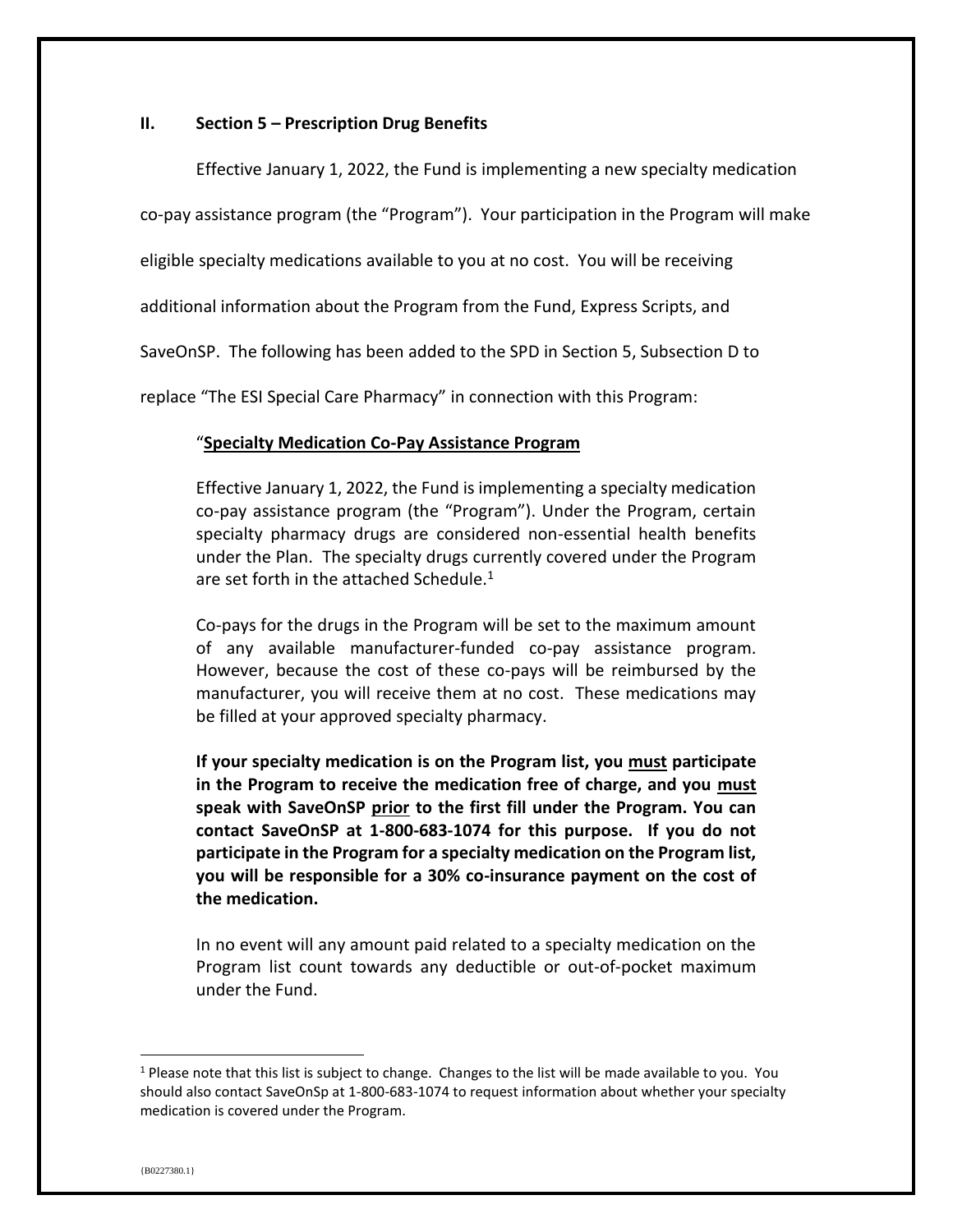#### **Specialty Medications not Covered under the Program**

Express Scripts utilizes Accredo Health Group, a special care pharmacy, to administer specialty medications not covered under the Program described above to treat some complex conditions, such as cancer, growth hormone deficiency, hemophilia, hepatitis C, immune deficiency, multiple sclerosis, and rheumatoid arthritis. Whether the medication is administered by a healthcare professional, self-injected, or taken by mouth, specialty medications require an enhanced level of service.

**Under the Plan, some specialty medications not covered under the Program may only be covered when ordered through Accredo.** To find out whether any of your specialty medications need to be ordered through Accredo or whether limitations apply, please call Express Scripts Member Services at 1-800-939-2108."

#### **III. Dental Administration**

Effective January 1, 2021, the Fund's Dental Benefits are administered by

Excellus BlueCross BlueShield of Central New York, Inc. ("Excellus"). Therefore, all

references in the SPD to Lifetime Benefit Solutions, Inc. (the previous administrator)

related to these benefits, including those in Section 6 ("Dental Benefits") and Section 10

("Claims and Appeals Procedures") are replaced with references to Excellus.

#### **IV. Updated Vision Benefits Certificate of Insurance**

Effective January 1, 2022, the Fund has an updated Policy and Certificate of Insurance with HM Life Insurance Company, which are attached to this notice. The following amendments have been made to Section 7 in connection with the Policy and Certificate, which are also incorporated into the SPD by reference. As set forth in the SPD, to the extent that the terms of the operative Policy/Certificate conflict with the terms of the SPD or this notice, the term of the Policy/Certificate will control with respect to the Fund's Vision Benefit.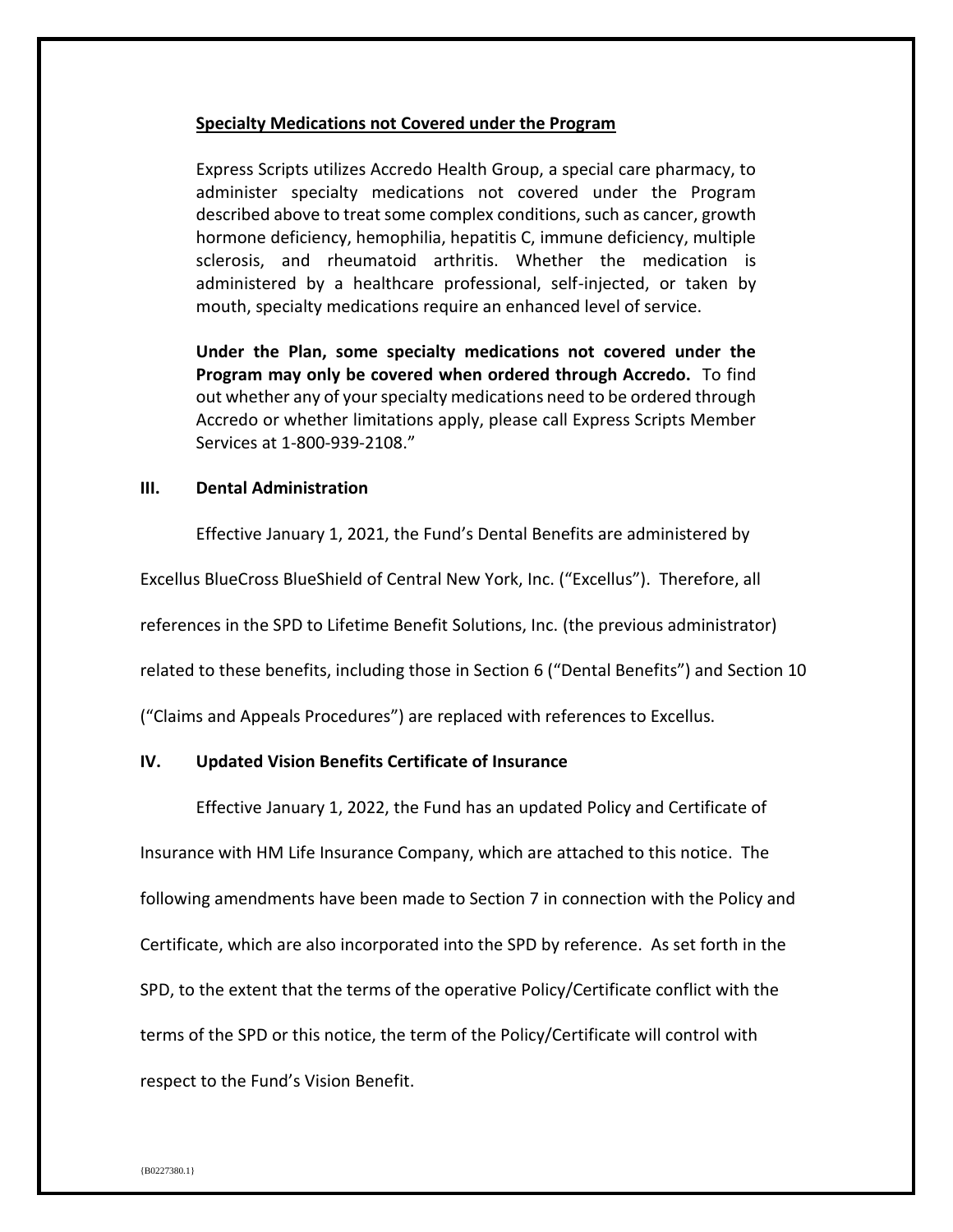A. The phone number for Davis Vision in the opening paragraph of the

## Section was amended to "1-800-328-4728."

B. Subsection A, under the title "**Obtaining Services from Non-Davis** 

**Network Providers**" was deleted in its entirety and replaced with the following:

### "**Obtaining Services from Non-Davis Providers**

When you elect to utilize the services of a Non-Davis Provider for a covered service, benefit payments for the services will not be based on the amount billed, but will be determined according to the Schedule of Benefits below listed under "Non-Davis Provider Benefit," and you are responsible for payment of any additional amounts billed by the Non-Davis Provider. You must pay the Non-Davis Provider in full at the time of service and file a claim with Davis for reimbursement.

You must file notice of a claim with Davis within 20 days after the covered expense is incurred or as soon as reasonably possible. You will then be sent a claim form, which must be completed and sent to Davis with all other necessary information about your expense within 120 days. More information on how to file a claim with Davis is in the Certificate of Insurance."

C. In Subsection B, the text under the title "**General**" is deleted in its

entirety and replaced with the following:

### "**General**

This Schedule lists the vision care benefits to which Covered Persons are entitled, subject to any applicable Copayments and other conditions, limitations and exclusions stated herein. Discounts do not apply for vision care benefits obtained from Non-Davis Providers."

D. In Subsection B, the text under the title "**Additional Discount**" is

deleted in its entirety and replaced with the following:

## "**Additional Discounts**

In addition to the Schedule of Benefits, Covered Persons are eligible for certain discounts, which are negotiated between Davis Network Doctors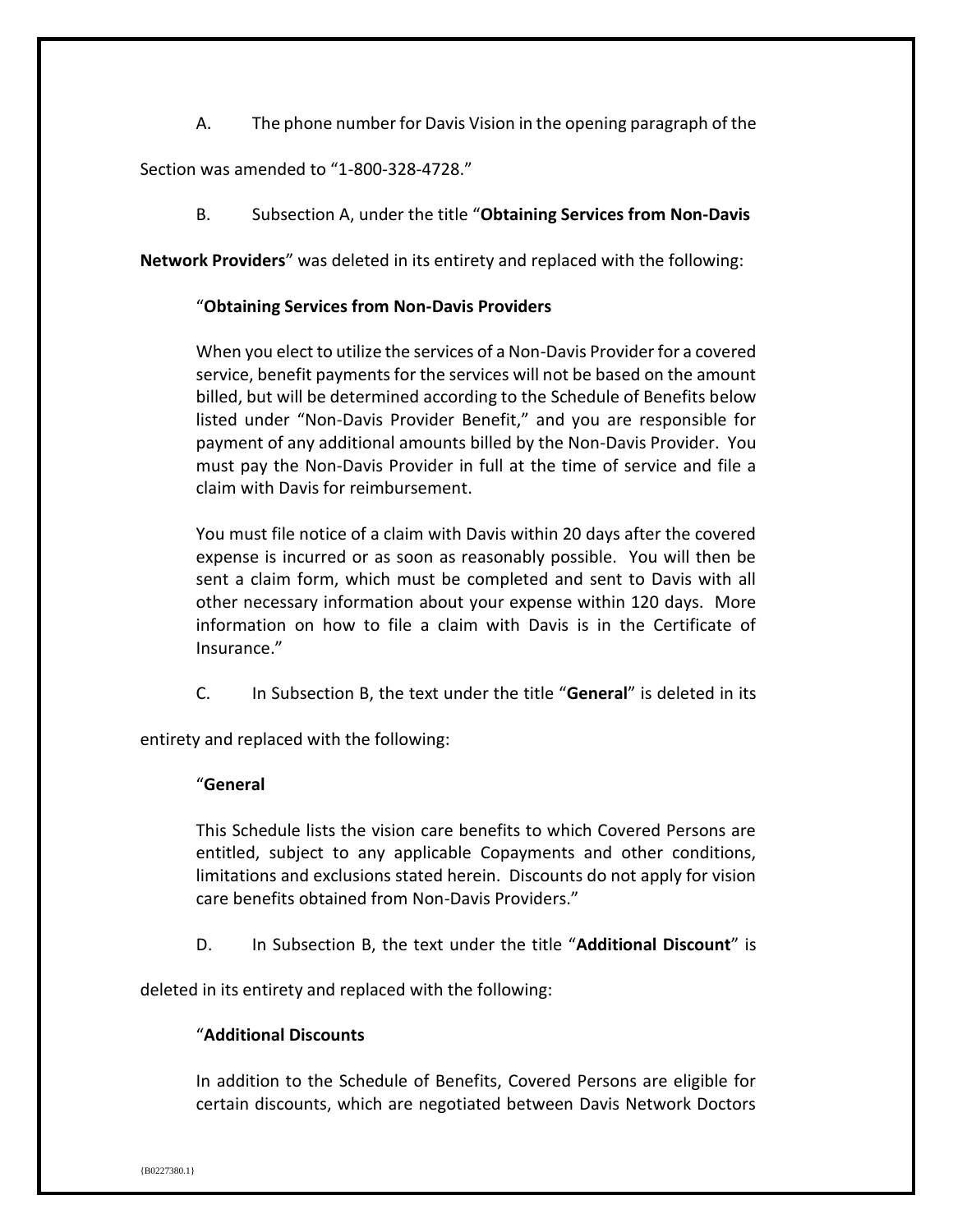and Davis Providers. *NOTE***:** *These discounts are not Plan Benefits and are not guaranteed by the Plan nor Davis Vision. These discounts are not provided by Non-Davis Network Providers. Further, not all Davis Network Providers participate in these discounts, and you should call your provider prior to scheduling an appointment to confirm if he or she offers the discount pricing. Neither Davis nor the Plan will be responsible if a provider fails or refuses to give you a discount.*

### *Discounts for Frames, Spectacle Lenses, and Evaluation & Fittings*

A 20% discount is offered for frames and lenses purchased from a Davis Network Provider's own collection (i.e. not the Davis Collection). The full amount of the charge is your responsibility.

A 15% discount is offered for contact lenses and the contact lenses evaluation and fitting from Davis Network Providers. The full amount of the charge is your responsibility.

## *Discount for Laser Vision Correction*

Certain providers will offer a 40%-50% discount off the national average price of traditional LASIK.

## *Ancillary Product Discount*

A 15% courtesy discount is offered from most Davis Network Providers for the purchase of items that either the Plan does not cover or which you are not currently eligible for. Disposable contact lenses are available at a 10% discount."

E. Subsection C, "Exclusions and Limitation of Benefits," is deleted in its

entirety and replaced with the following:

## "**Exclusions and Limitation of Benefits**

Benefits will not be paid for charges arising from:

- 1. Any covered expense not shown in the Schedule of Benefits or any expenses shown as "Not Covered" in the Schedule of Benefits in this booklet or the Certificate of Insurance.
- 2. Eye examinations required by an employer as a condition of employment except as otherwise provided in the Certificate of Insurance.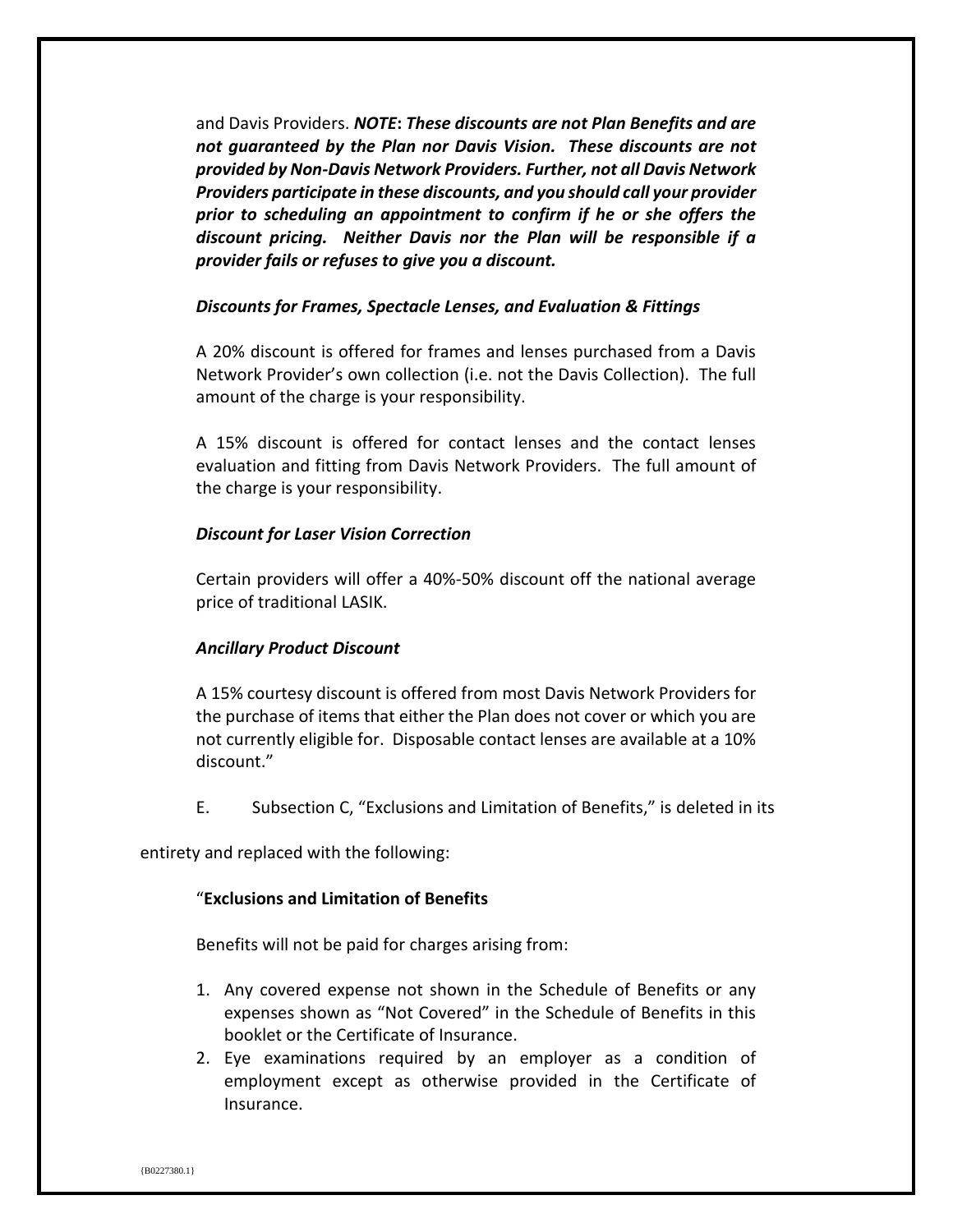- 3. Services or materials provided in connection with special procedures such as orthoptics and visual training (including but not limited to "Corneal Refractive Therapy" ("CRT"), or "orthokeratology"), or in connection with medical or surgical treatment (including laser vision correction) except as provided herein.
- 4. Materials which do not provide vision correction, except as provided in the Certificate of Insurance.
- 5. Charges for the replacement of lost or stolen lenses or frames within the applicable benefit frequency period in the Schedule of Benefits.
- 6. Sickness or injury for which benefits are provided by a workers' compensation act or other similar legislation.
- 7. Illness, accident, treatment or condition arising out of war or act of war (declared or undeclared), or while performing service in the Armed Forces or units auxiliary thereto.
- 8. Illness, accident, treatment or condition arising out of intentionally self-inflicted injury or injury sustained while participating in a felony, riot or insurrection.
- 9. Services or supplies furnished to a Covered Person before the effective date of his or her insurance under the Plan or after the date a Covered Person's insurance ends.
- 10. Any medical treatment rendered outside the United States, its possessions, Mexico or Canada.
- 11. Services rendered by practitioners who do not meet the definition of Provider in the Certificate of Insurance.
- 12. Expenses covered by any other group insurance.
- 13. Expenses covered by a health maintenance organization or hospital or medical services prepayment plan available through an employer, union or association.
- 14. Expenses for which benefits are provided by any other union welfare plan or governmental program or a plan required by law.
- 15. Comprehensive low vision evaluations, subsequent follow-up visits following such evaluation or low vision aids for which prior approval was not obtained from Davis or its authorized representative.
- 16. For Visually Necessary contact lenses prescribed for a Covered Person for which prior approval was not obtained from Davis or its authorized representative.
- 17. Refraction-only claims."
- F. Subsection F was amended by replacing the definition of "Visually

Necessary or Appropriate" with the following:

"Medically or Visually Necessary or Appropriate: A service, supply or treatment which is (1) ordered by a provider; (2) required for treatment or